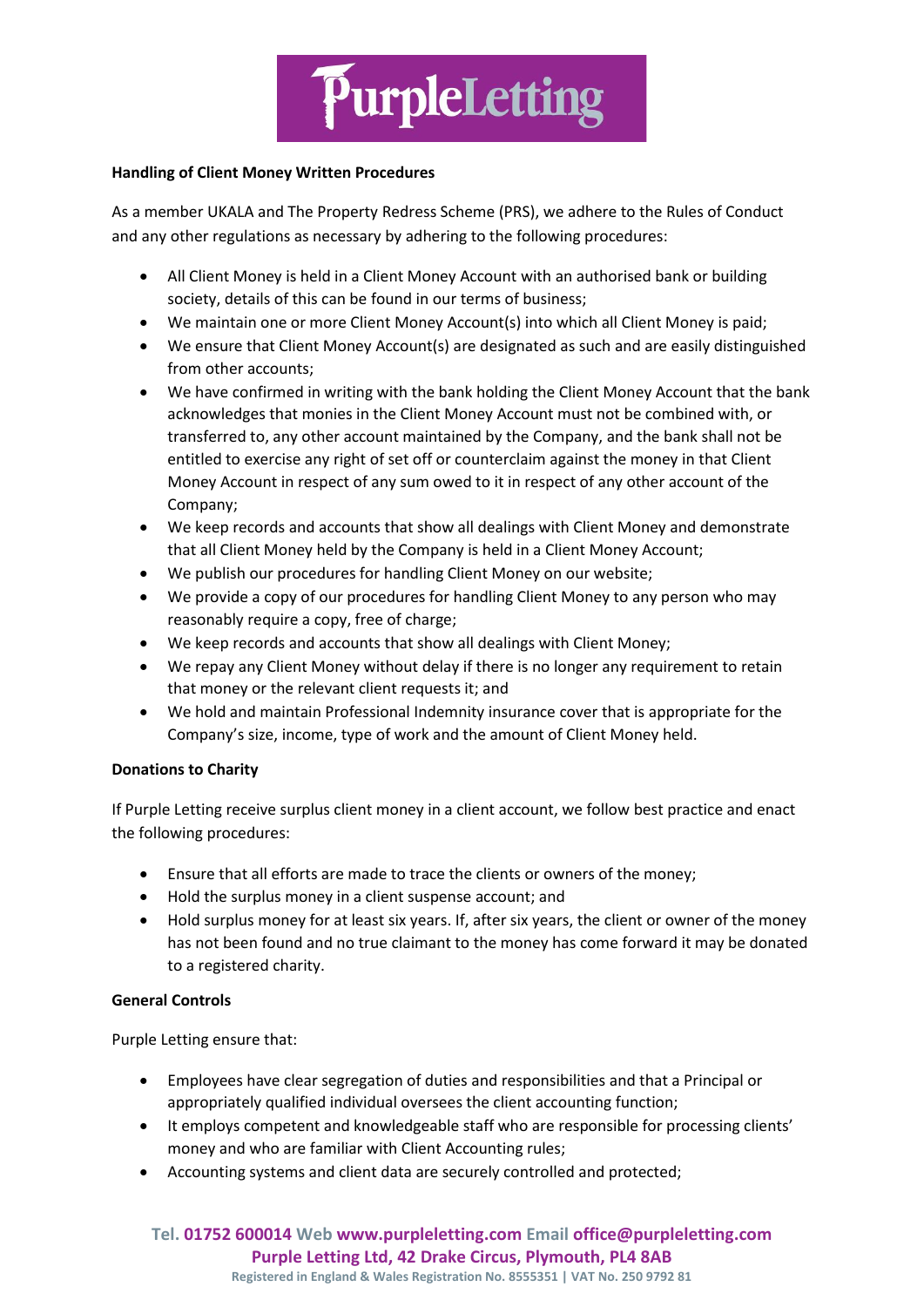

- Computer systems are adequately protected for access, firewalls, back-ups and disaster recovery;
- There is adequate cover for holiday and long-term absence;
- Principals cannot and do not override controls surrounding the accounting system; and
- All areas of the business apply the same level of controls in relation to the client accounting function.

## **Client Bank Accounts**

Purple Letting ensure that:

- We hold clients' money in one or more client bank accounts separate from all other monies;
- Client money is available on demand;
- The bank account is correctly titled to include the name of the Company and the word "client" to distinguish the account from an office or any other account; and
- We have obtained written consent if the Company is to retain interest.

## **Client Accounting Systems and Controls**

Purple Letting ensure that:

- Accounting records and systems are appropriate to the nature and volumes of client account transactions;
- Systems provide details of all money received into and paid from all client accounts and show a running balance of all client money held in that account;
- Systems identify all receipts and payments to the client to which they relate; for example, by means of client ledgers showing cash balances held on behalf of clients at all times;
- Accounting records are completed chronologically and promptly;
- The current balances at the total and client levels are always available;
- All ledgers have the client name and an appropriate description, e.g. the property address;
- Overdrawn balances on client ledgers are prevented by the systems or controls in place and where they do occur are investigated and rectified immediately;
- Adequate controls are in place over unidentified client money to ensure that such funds are kept securely. The client should be located and reimbursed as soon as possible. Such funds held for more than six years may be donated to a registered charity;
- A central list of client bank accounts is maintained including dates of opening and closing of accounts;
- A reconciliation is completed at least once every month where clients' money is held in a general client account. This is produced as a formal statement, and any unresolved differences or adjustments are fully investigated and explained. Any errors identified in the reconciliation process are promptly rectified;
- Reconciliations are reviewed and signed off by a Principal or an appropriate independent senior member of staff; and
- Client accounting records, including copies of reconciliations, are securely kept for at least six years plus the current year.

**Tel. 01752 600014 Web www.purpleletting.com Email office@purpleletting.com Purple Letting Ltd, 42 Drake Circus, Plymouth, PL4 8AB Registered in England & Wales Registration No. 8555351 | VAT No. 250 9792 81**